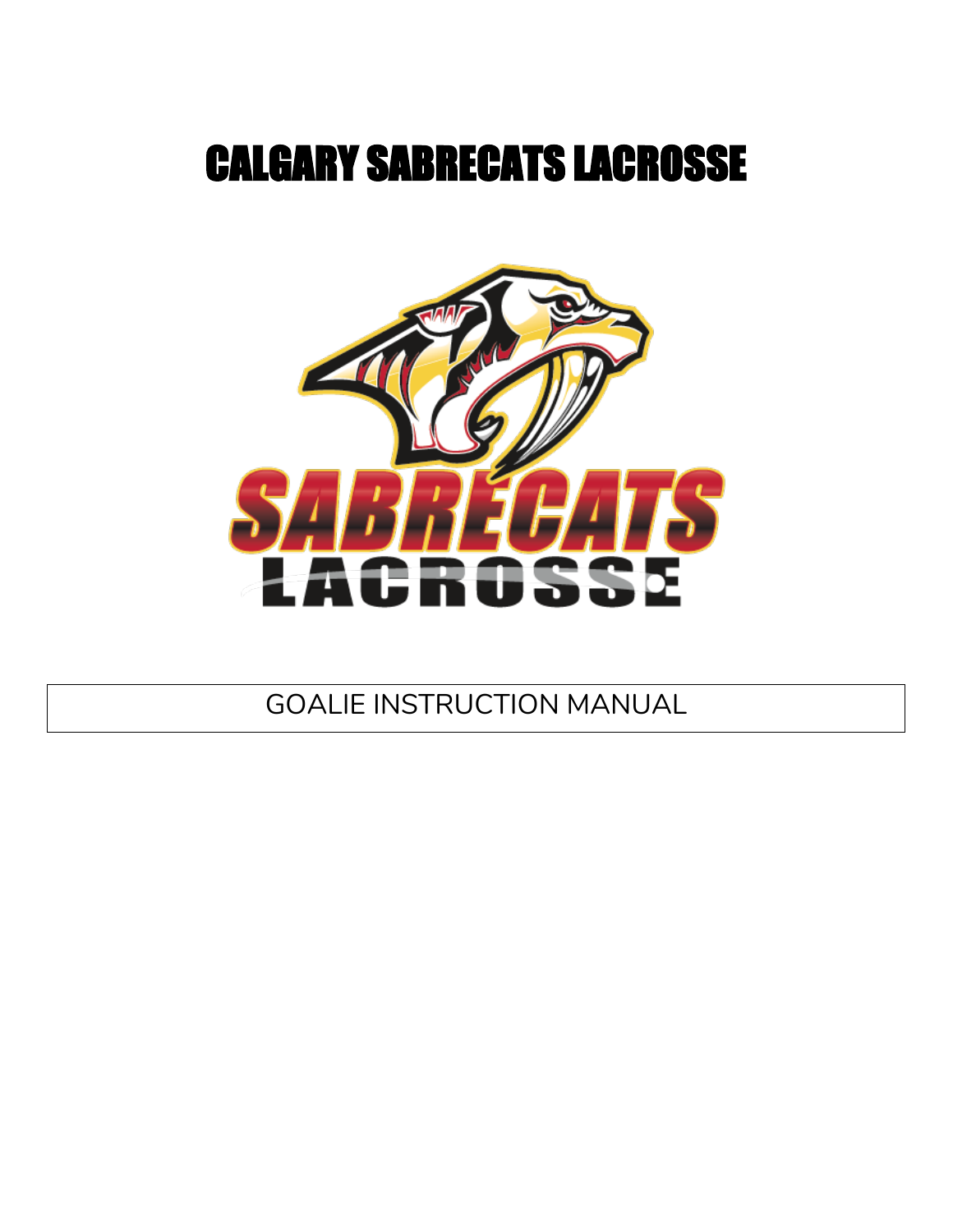## ALL AGE DIVISIONS – GOALIE TIPS FOR POSITION AND PLAY

Stance:

It is relatively easy to achieve the proper goalie stance in box lacrosse.

Keep your knees slightly bent, hips above your feet, shoulders square and head up.

Stick should be slightly in front of your toes in between your feet. Try to stay on the balls of your feet to be able to move easier. Your shoulders should be up to cover as much of the net as possible.

Off-hand should be loose on hip area and used to find the post. (Never try to catch the ball with your off-hand)



Positioning:

It is important to remember that in box lacrosse positioning is everything. The idea is to "STOP" the ball not "SAVE" the ball. Being in the proper position will stop the majority of all shots.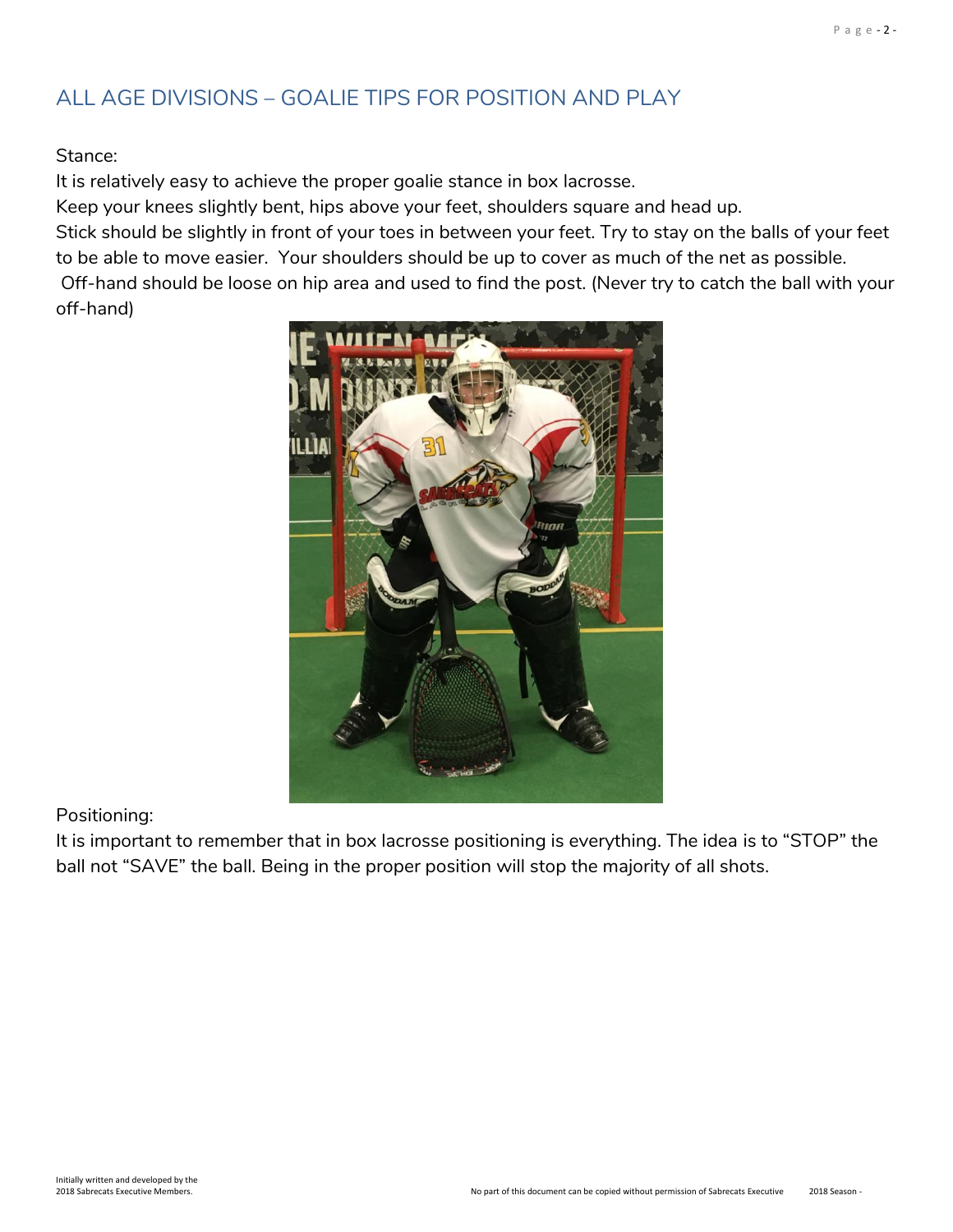## 5 Basic Box Lacrosse Goalie Positions

#### Positions 1 and 5

Hip should be just off the post and shoulders just to the inside to cut down angle and still be ready in the event of a cross floor pass. Outside foot should be just off the post. Outside arm should be touching the post.





## Positions 2 and 4

Take a ½ step toward the center of the floor. You should be able to reach the net with your off hand or stick. When moving through the positions it is important to use your off hand or stick to touch the post to know where you are in the crease (also known as reset).



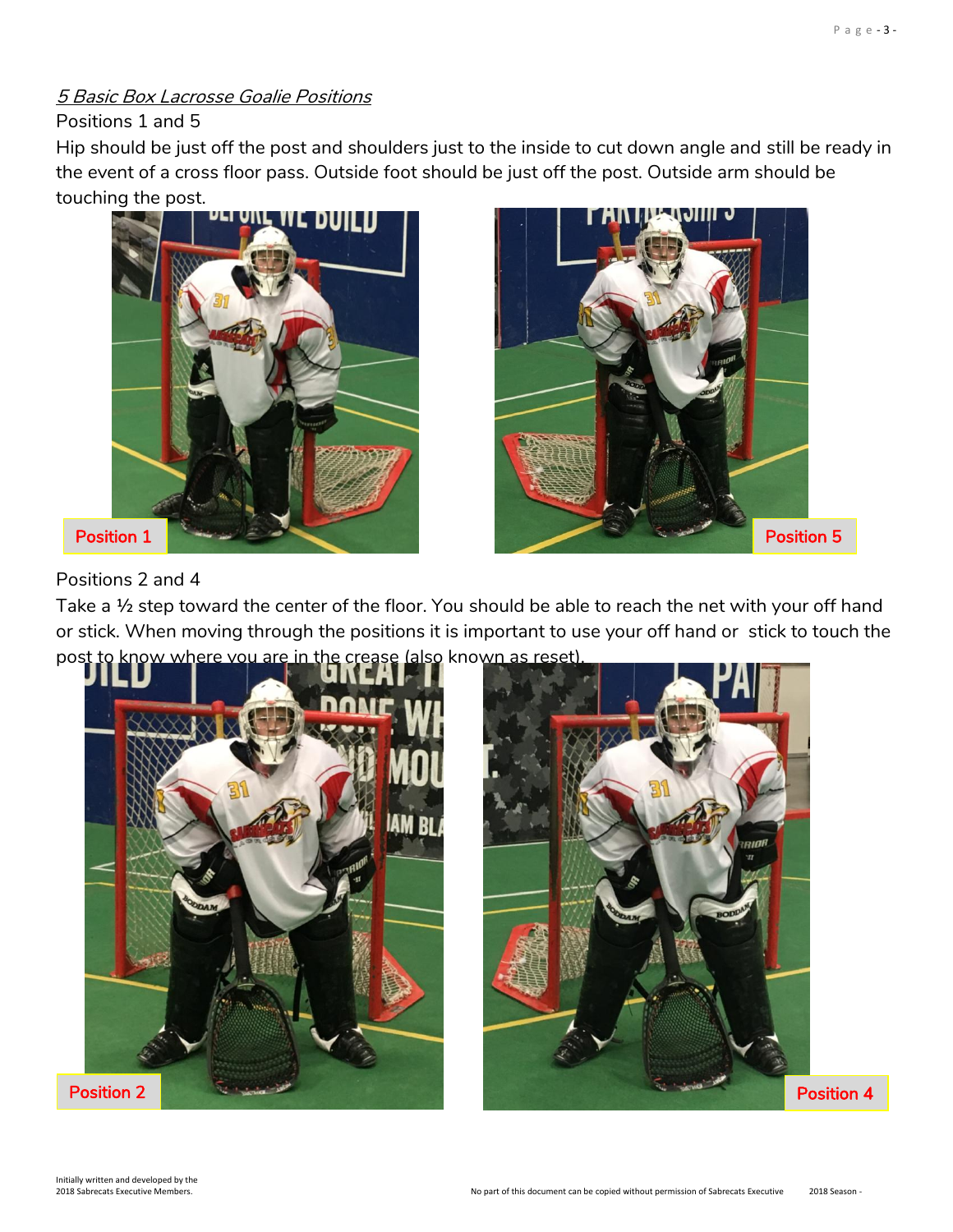Position 3

This is center of the net. Shoulders should be square to the net. Feet should be no more than 1  $\frac{1}{2}$ steps off the goal line. That should be more than enough to cut down the angles and still be able to move to the other positions.



Players should practice moving through the positions. Coaches can call out the position numbers having the player move from position to position, while maintaining awareness of the net behind them.

In Box Lacrosse there are 4 Golden rules to keep in mind.

- 1. Stay on your feet. The only way to move from position to position and stay "big" in the net is to stay on your feet. The shin pads and stick offer more than enough coverage down low to stop low shots.
- 2. 90% of saves come from being in good position.
- 3. 1 ½ steps from the cross bar IS enough to cut down angles.
- 4. Never try to catch a shot with your free hand. Your gloves only protect the back of your hand.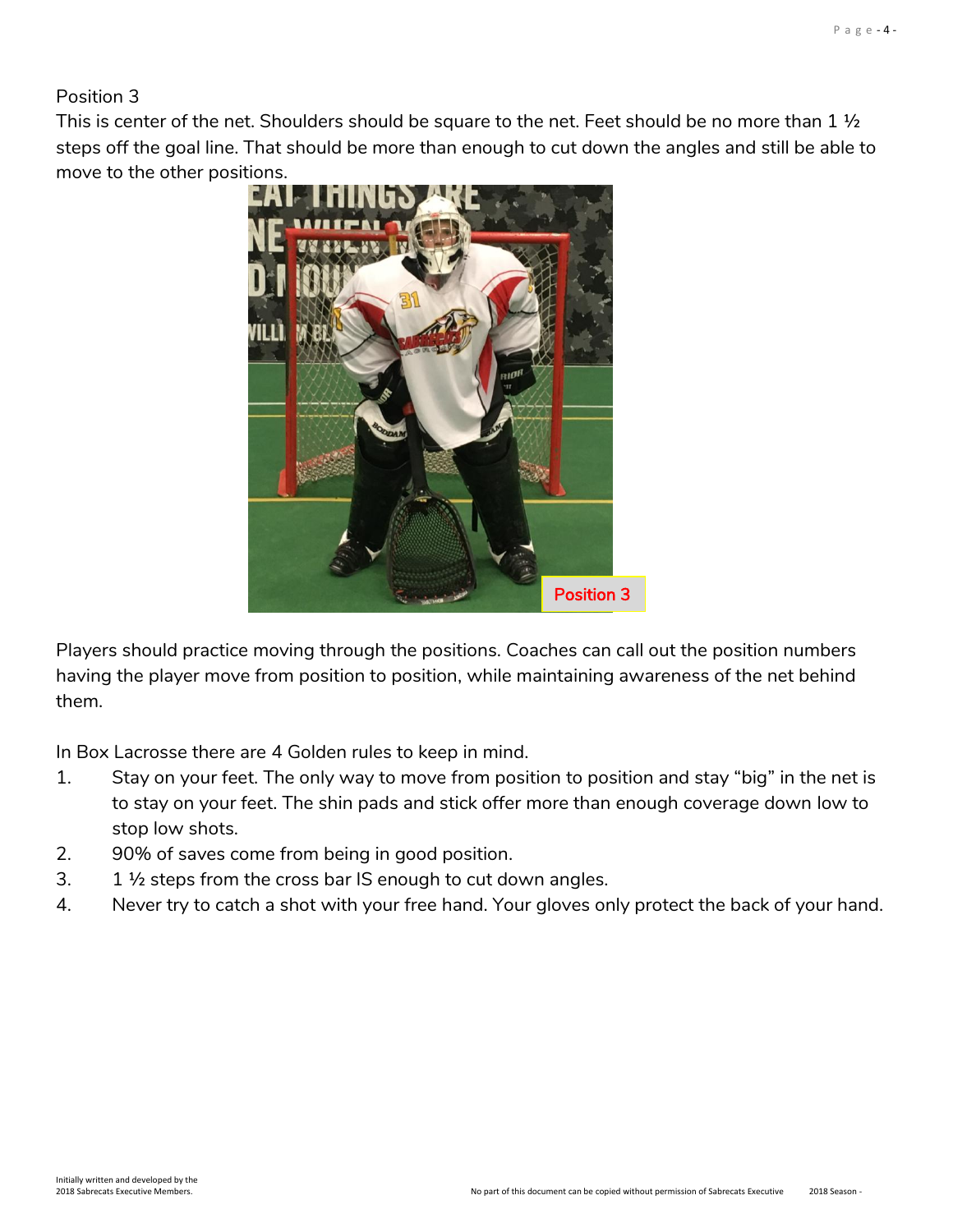### 2 Acronyms to Remind the Goalie how to Play

## M.A.S.S.

- M. Move your entire body to stay square to the shooter.
- A. Attack the ball. A goalie moving forward toward a shot reduces the effectiveness of bounce and spin.
- S. Shift between angles as ball moves from player to player keeping shoulders square to ball carrier in anticipation of a shot.
- S. Stay on your feet.

## A.C.E.

- A. Align your shoulders to the shooter to cover your angles.
- C. Concentrate on the players positions around crease to see potential shooters.
- E. Explode on the shot. Again moving forward reduces a shots effectiveness.

## Goalie Oriented Drills

It is important to have the goalie involved in as many team drills as possible from breakout drills to just taking shots.

## Warm Up

It is just as important that your goalie warms up like the rest of the team. When the team is doing its warm up run and ballistic stretching the goalie should be doing lunges and leg swings to get ready.

## Horse shoe Drill into Swing Drill

The swing drill is becoming a Sabrecat staple drill. This is a way to warm-up the Goalie and go right into the swing drill. Have the players line up on the 24' line with left-handed players on the right side and right-handed players on the left. Starting at one side or the other have the players shoot at the goalie. It is important that the goalie feels the shot so advise the shooters to try and hit the goalie in the chest or leg pads. Scoring is not the goal in this drill. Once the last player has shot do the drill in reverse and head straight into the swing drill. As the team is doing the swing drill the goalie should be following the path of the ball moving through his/her angles.

## Star Drill

Have your team line up at the 24' line in the 5 offensive zones. The players will pass a ball around the 24' line in a star pattern until the coach gives a signal to shoot. To be an effective goalie drill the goalie has to move when the ball does and should not know when the ball is going to be shot. The coach can either verbally tell the player to shoot or have a hand signal.

#### Breakaway Drill/Shootout Drill

This is fun for both the player and the goalie. Have the players line up at the faceoff ring. One at a time each player can run in on the goalie and shoot to score. For added difficulty have a chaser follow